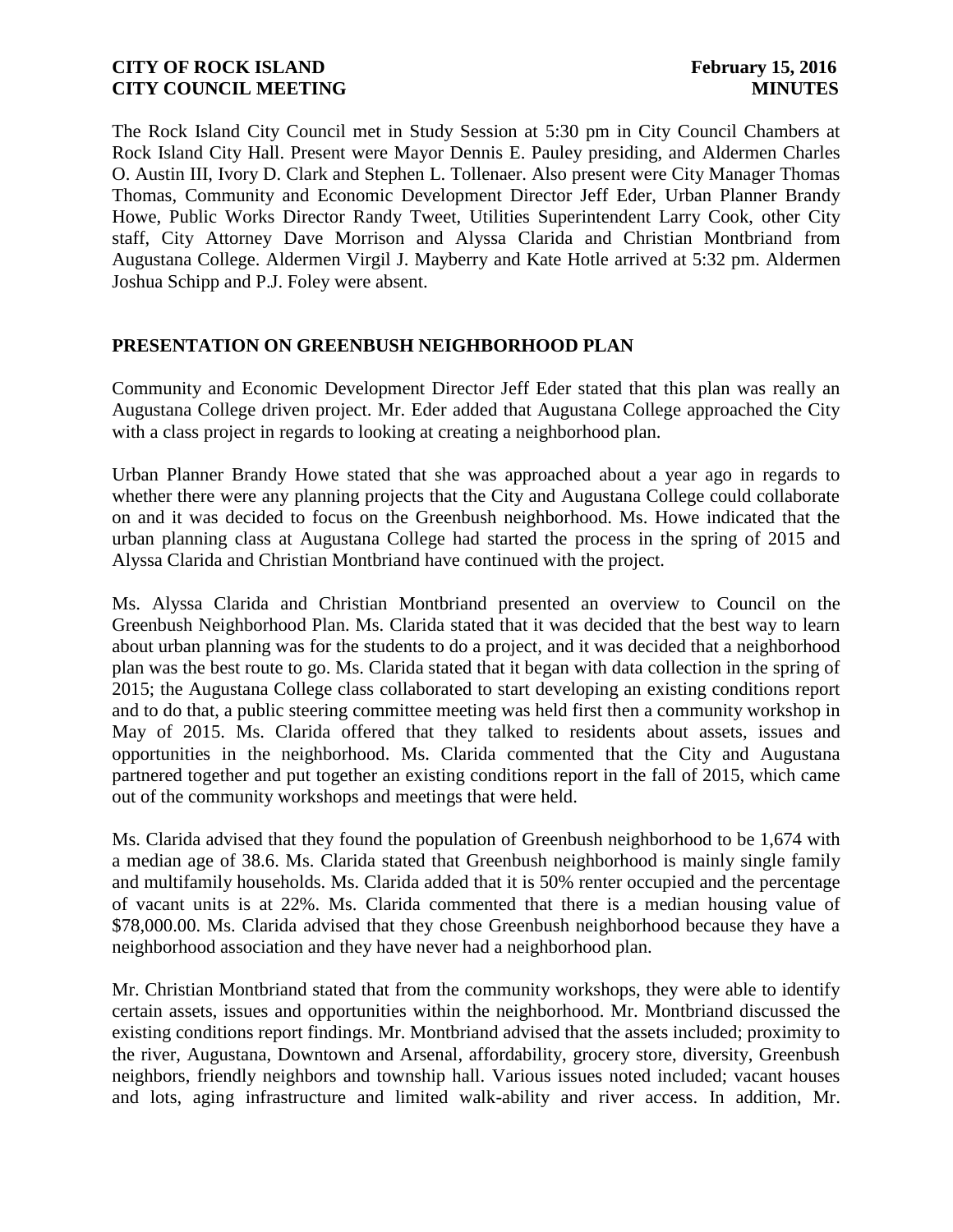Montbriand discussed the opportunities, which included; housing redevelopment; establish a strong business corridor; improve accessibility to river and the Great River Trail; neighborhood beautification; strengthen sense of community; strengthen partnership between the City and Augustana College; and improve perception of the neighborhood.

Mr. Montbriand stated that they established six priority goals for the neighborhood based on the existing conditions report, feedback from residents, and outreach efforts and research on best practices from other communities.

Ms. Clarida stated that this plan was drafted with the intentions of being somewhat of a grass roots community driven plan. Ms. Clarida added that the goals are less about City involvement and more about what the residents and the neighborhood association can do to move the plan forward.

Mr. Montbriand and Ms. Clarida discussed the goals and the efforts for implementing those goals. The goals discussed included; improve the appearance and quality of the neighborhood; improve transportation connectivity and accessibility; re-engage the neighborhood through Greenbush neighbors; enhance relationships with institutions within and around Greenbush; collaborate to enhance Greenbush's public spaces; and establish a Greenbush commercial corridor. Mr. Montbriand and Ms. Clarida further discussed these goals in detail.

Ms. Clarida explained that the implementation matrix at the end of the plan gives an outline of the goals, a timeline for accomplishing those goals and cost estimates. Ms. Clarida commented that the three main partners in this plan include Greenbush neighbors, Augustana College and the City of Rock Island.

Ms. Clarida stated that there will be a neighborhood meeting tomorrow to review the draft plan and the Planning Commission will have a recommendation for the City Council in March followed by Council consideration for adoption of the plan sometime in March or thereafter.

Council discussed the Greenbush Neighborhood Plan presentation as it related to the goals and involvement from Augustana College. Council also discussed Greenbush neighborhood as it related to housing, vacant lots and crime. Council further discussed the presentation.

## **ROCK ISLAND ARSENAL UTILITIES PRIVATIZATION**

Public Works Director Randy Tweet stated that this privatization effort is underway with the Defense Logistics Agency (DLA). Mr. Tweet provided some background information in regards to the privatization component. Mr. Tweet advised that discussions have been going on since 1996 when the Federal Government started looking at privatization. Mr. Tweet stated that from 2001 to 2008, Rock Island, Moline and American Water from Davenport, IA were involved in the process to see if it was feasible. Mr. Tweet stated that the City's proposal was to provide water through a connection across the Arsenal Bridge or under the slough. Mr. Tweet added that there were lots of meetings and it became apparent that the Arsenal really wasn't interested in doing anything in regards to privatization.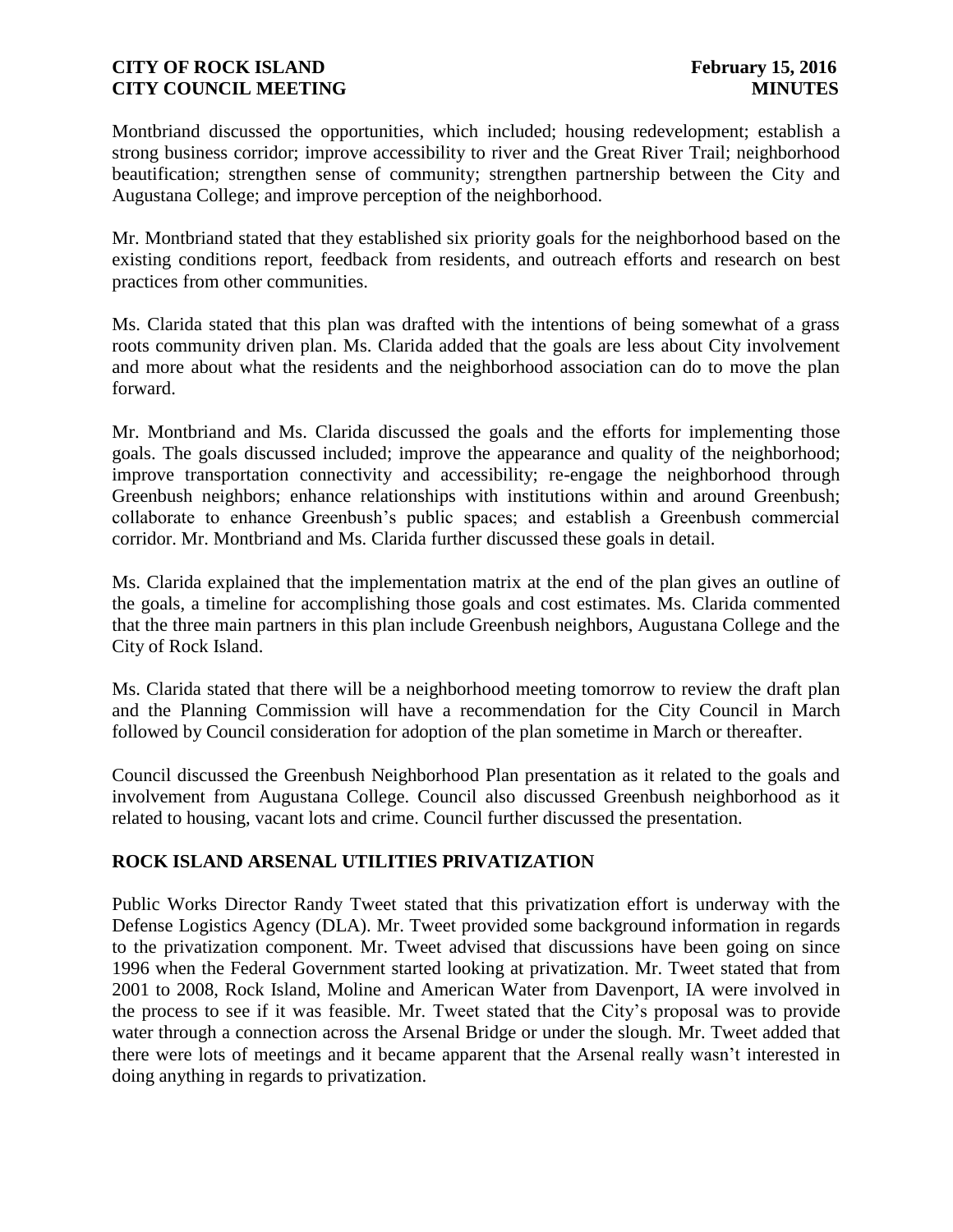Mr. Tweet advised that in May of last year, City staff met with the folks at the Arsenal and they stated that there was a Sources Sought Notice put out by the Federal Government in which they were intending to look at privatization of the Arsenal utilities and to assess if there was any interest in it. Mr. Tweet added that in May of 2015, the City submitted a response to the Sources Sought Notice. Mr. Tweet advised that in June of 2015, the City met with the US Army Utilities Privatization Program Manager and they went over the process of what they were doing and why they were doing it. Mr. Tweet stated that at that time, they found out that other people were also interested. Mr. Tweet commented that in August, the City received a call from the Stanley Corporation that partners with Mead and Hunt and they wanted to talk to the City about assisting in the process. Mr. Tweet advised that it is a very detailed process to try and just submit a package for the privatization.

Mr. Tweet stated that back in 1996, there was not a real push for the Arsenal utility privatization, but now the DLA is behind it and it is being enforced from the Pentagon on down. Mr. Tweet indicated that today, there are 146 utilities across the country that have been privatized and they have 60 more planned through 2020. Mr. Tweet further discussed this item.

Mr. Tweet pointed out that the Arsenal has an aging infrastructure and funds are not available. Mr. Tweet explained that the way the Federal Government works is that there is money available for operations, but not for infrastructure. Mr. Tweet added that if they privatize then it becomes an operations cost and then it has to be funded. It was noted that if it is an infrastructure cost, it can be put off year after year. Mr. Tweet stated that there is an average savings of 28% in water usage after privatization. Mr. Tweet commented that as part of privatization, they require the new owner to come in and do some upgrades, so the government ends up with a better infrastructure, which is a lower cost in the long-term.

Mr. Tweet explained what privatization involves. Mr. Tweet stated that for the Arsenal, all utilities (water, sewer, gas and electric) are open for privatization; it is a bidding process and the winning bidder will own the infrastructure. Mr. Tweet added that the bidder can bid on all or some of the utilities and it is a 50 year contract. Mr. Tweet further discussed this subject.

Next, Mr. Tweet discussed the RFP process. Mr. Tweet stated that an RFP would likely be issued in January to March of 2017; it requires about a four month turnaround and the response would be a massive amount of technical data. Mr. Tweet pointed out that responding to the RFP is beyond the capabilities of City staff. Mr. Tweet added that the cost to hire a consultant and put together an RFP would be approximately \$350,000.00.

Mr. Tweet provided reasons for the City to pursue the Rock Island Arsenal utilities privatization. Mr. Tweet explained that if the City were to pursue the Rock Island Arsenal utilities privatization, the City would control water and waste water on the island. Mr. Tweet stated that the City currently takes their waste water. Mr. Tweet added that this would allow the City to expand into the water component and the City would be well positioned for any changes that could happen on the Arsenal in the future. In addition, Mr. Tweet commented that it would be a positive revenue source for the City. Mr. Tweet noted that the City is uniquely available to provide the water supply. Mr. Tweet further discussed this item.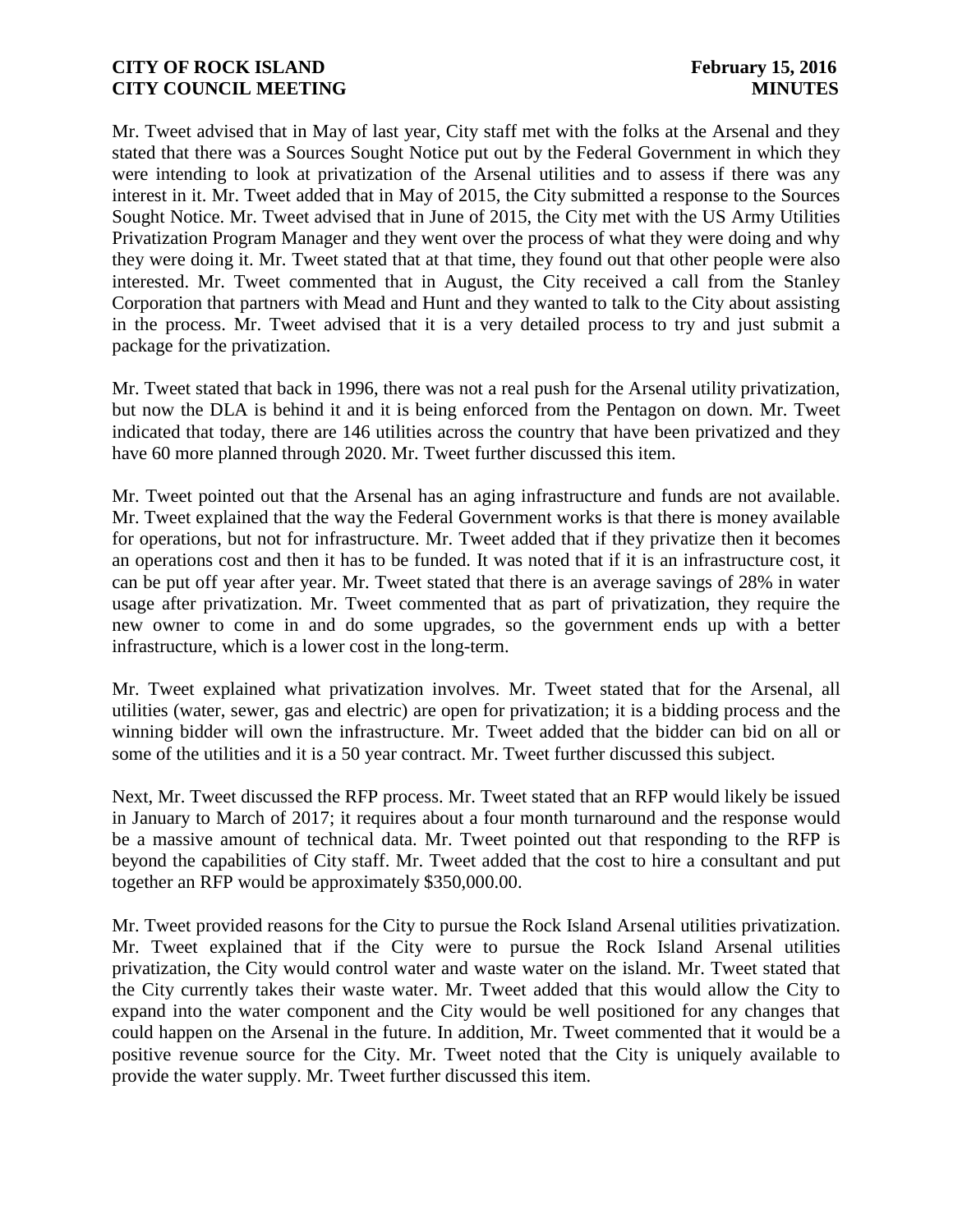Mr. Tweet discussed the options in regards to the Rock Island Arsenal utilities privatization. The options that Mr. Tweet discussed included; do nothing and let other organizations respond and ultimately control the utilities at the Arsenal; submit a proposal for the water distribution system (this could involve maintaining the current plant or connecting to City water); submit a proposal for the waste water collections system (the City currently processes waste water from the Rock Island Arsenal); submit proposals for both the water and waste water systems; or propose to provide potable water through one or two connections to the City water system but not assume responsibility for the distribution system. Mr. Tweet stated that if this option is chosen another company will have to assume distribution responsibilities. It was noted that the cost for connections is approximately \$2.5 to \$3 million dollars per connection.

Mr. Tweet discussed the timeline and steps involved in the privatization item. Mr. Tweet advised that the first thing the City would do is to issue an RFQ to get a consultant firm to take a detailed look at it to determine if it is worthwhile. Mr. Tweet commented that this step would cost about \$80,000.00 to \$85,000.00. Mr. Tweet stated that in the next month or so, the City would get an initial estimate from the consultant and then the consultant would look at everything in detail and develop a risk profile, which would include the pros and cons of utility privatization along with the financial impact and whether or not it would be feasible for the City to move forward. Mr. Tweet advised that the consultants would also discuss as to whether the City wants to do utility privatization or just provide a water commodity. Mr. Tweet further discussed this item.

Mr. Tweet recommended putting out an RFQ to determine whether or not it is feasible for the City to respond to the RFP that will come out in a year from now. Mr. Tweet advised that the consultant will look at everything and come back to the City with a risk analysis to determine whether or not to proceed.

Council discussed Mr. Tweet's presentation as it related to whether or not other cities have done utility privatization. Council discussed the cost component as it related to the RFQ for the consultant and the whole utility privatization. Utilities Superintendent Larry Cook and Council discussed the water filtering system as it related to the city of Moline and Rock Island backing each other up.

After more discussion on this item, it was determined that Council had more questions that needed to be answered and more information was needed. Mayor Pauley requested that Mr. Tweet bring this item back next week with the additional information.

## **ADJOURNMENT**

A motion made by Alderman Clark and seconded by Alderman Hotle to adjourn the meeting carried by the following Aye and No vote. Those voting Aye being; Alderman Austin, Alderman Clark, Alderman Mayberry, Alderman Tollenaer and Alderman Hotle; those voting No, none. The meeting was adjourned at 6:24 pm.

> \_\_\_\_\_\_\_\_\_\_\_\_\_\_\_\_\_\_\_\_\_\_\_\_ Aleisha L. Patchin, City Clerk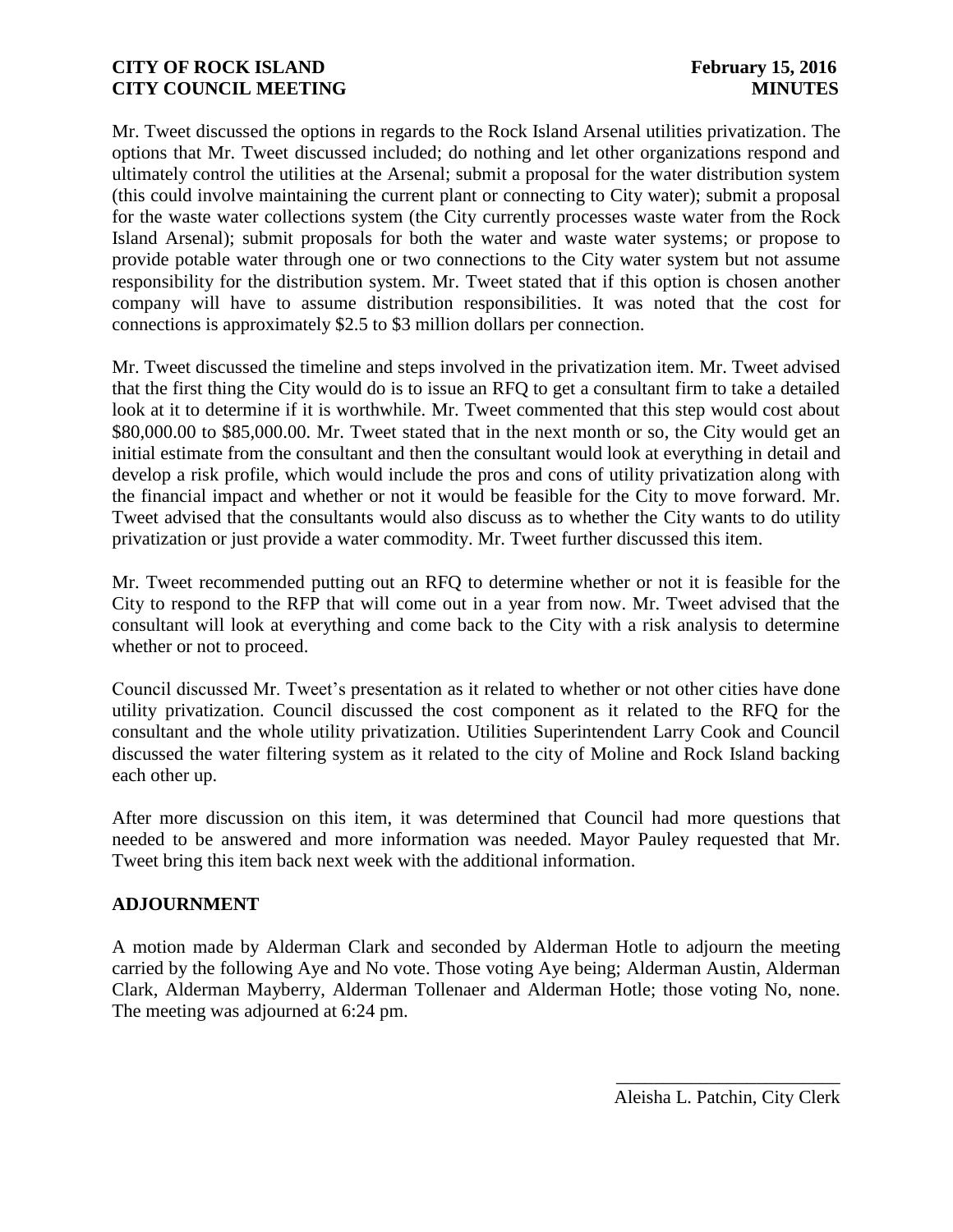Rock Island City Council met in regular session at 6:45 pm in Council Chambers of Rock Island City Hall. Present were Mayor Dennis E. Pauley presiding, and Aldermen Joshua Schipp, Charles O. Austin III, Ivory D. Clark, Virgil J. Mayberry, P.J. Foley, Stephen L. Tollenaer and Kate Hotle. Also present were City Manager Thomas Thomas and City Attorney Dave Morrison.

### Introductory Proceedings

Mayor Pauley called the meeting to order and led in the Pledge of Allegiance. Alderman Austin gave the Invocation.

### Agenda Item #5 **Minutes of the meeting of February 8, 2016.**

A motion was made by Alderman Tollenaer and seconded by Alderman Foley to approve the Minutes of the meeting of February 8, 2016 as printed. The motion carried by the following Aye and No vote; those voting Aye being; Alderman Schipp, Alderman Austin, Alderman Clark, Alderman Mayberry, Alderman Foley, Alderman Tollenaer and Alderman Hotle; those voting No, none.

### Agenda Item #6 **Update Rock Island by Mayor Pauley.**

Mayor Pauley advised that the City of Rock Island is seeking volunteers to serve on various advisory boards and commissions such as the Citizens Advisory Committee, Preservation Commission, Property Maintenance Board and the Plumbing Board. The Mayor added that terms range from 2 to 4 years and require attendance at monthly, bi-monthly, or quarterly meetings. Mayor Pauley stated that applicants must be a Rock Island resident and some boards may require additional qualifications. Completed applications should be submitted to the Mayor's Office, Rock Island City Hall, 1528 3<sup>rd</sup> Avenue, Rock Island, IL 61201, or e-mail at rimayor@rigov.org. Applications and a complete list of Boards and Commissions are available on our website, www.rigov.org.

Mayor Pauley stated that the Rock Island Public Library's Hug-A-Book program will offer a learning program this week for young children under five and their families. Children age's two to five can spring into literacy on Thursday, February 18, 2016 at 6:00 pm inside the Rock Island Main Library Children's Room at 401 19<sup>th</sup> Street.

Head to outer space with a galactic event just for teens ages 12 to 18. Enjoy a free movie, popcorn and Star Wars crafts. Mayor Pauley stated that Teen Galaxy Night will be held Thursday, February 18, 2016 at 5:30 pm to 7:30 pm at the Rock Island's Main Library. The event is free and no registration is required.

Mayor Pauley stated that Broadway Presbyterian Church will be hosting a clothing give-away on February 20, 2016 from 10:00 am to 12:00 pm. Clothes will be offered for free and include many sizes in men's, women's and children's apparel.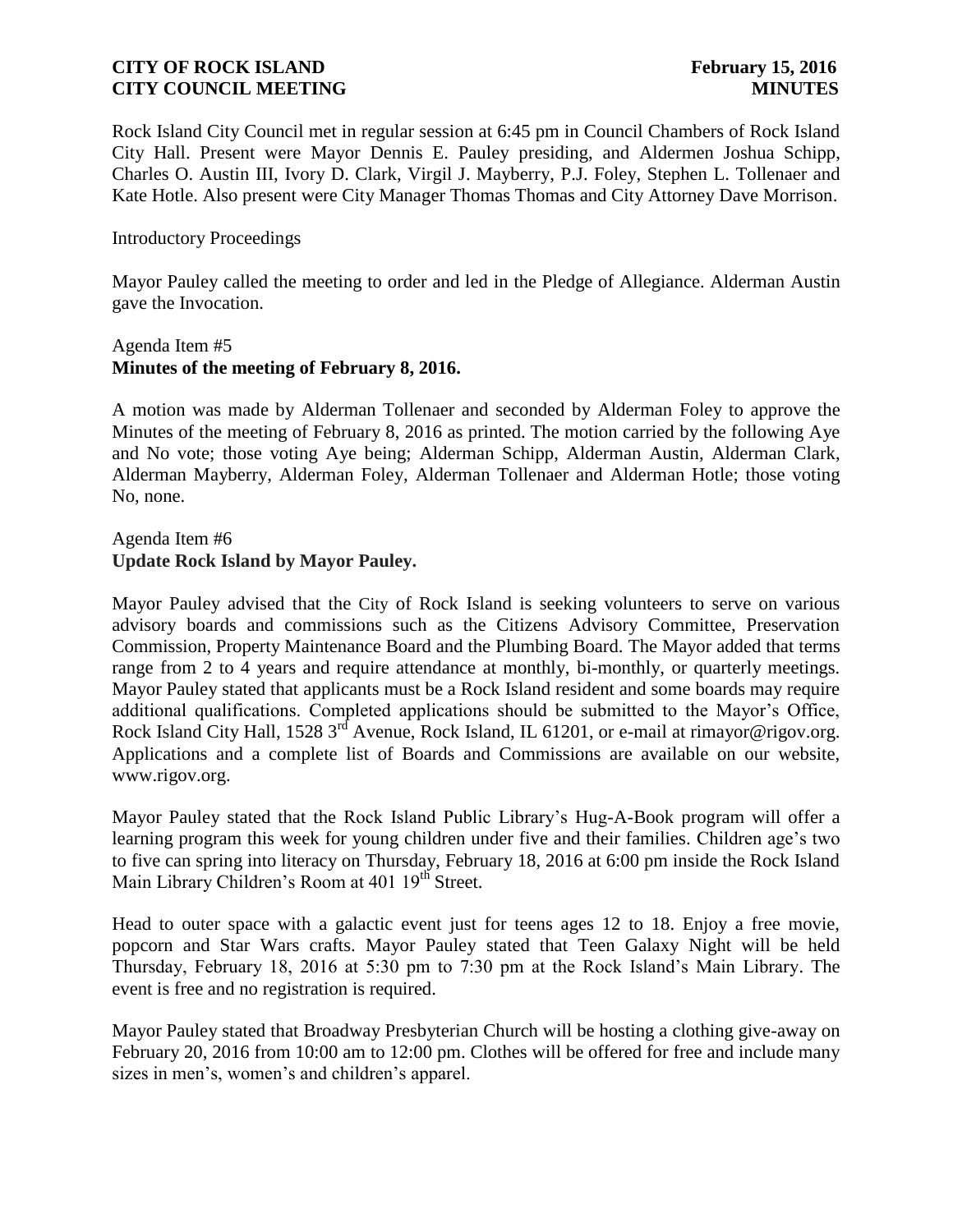### Agenda Item #7 **A Special Ordinance vacating a northerly segment of 27th Avenue right-of-way between 9 th and 11th Streets.**

Alderman Foley moved and Alderman Tollenaer seconded to consider, suspend the rules and pass the ordinance. The motion carried by the following Aye and No vote: those voting Aye being; Alderman Schipp, Alderman Austin, Alderman Clark, Alderman Mayberry, Alderman Foley, Alderman Tollenaer and Alderman Hotle; those voting No, none.

## Agenda Item #8 **A Special Ordinance amending a zoning district and zoning map at 1740 5 th Avenue.**

It was moved by Alderman Austin and seconded by Alderman Hotle to consider, suspend the rules and pass the ordinance. The motion carried by the following Aye and No vote: those voting Aye being; Alderman Schipp, Alderman Austin, Alderman Clark, Alderman Mayberry, Alderman Foley, Alderman Tollenaer and Alderman Hotle; those voting No, none.

# Agenda Item #9 **A Special Ordinance allowing use of a public right-of-way for a sign at 4121 18th Avenue.**

Alderman Tollenaer moved and Alderman Mayberry seconded to consider, suspend the rules and pass the ordinance. The motion carried by the following Aye and No vote: those voting Aye being; Alderman Schipp, Alderman Austin, Alderman Clark, Alderman Mayberry, Alderman Foley, Alderman Tollenaer and Alderman Hotle; those voting No, none.

Agenda Item #10 **CLAIMS**

It was moved by Alderman Austin and seconded by Alderman Clark to accept the following reports and authorize payments as recommended. The motion carried by the following Aye and No vote: those voting Aye being; Alderman Schipp, Alderman Austin, Alderman Clark, Alderman Mayberry, Alderman Foley, Alderman Tollenaer and Alderman Hotle; those voting No, none.

a. Report from the Public Works Department regarding payment #6 in the amount of \$173,765.33 to Centennial Contractors of the Quad Cities, Inc. for services provided for the 2015/2016 Sidewalk and Pavement Patching Program projects.

b. Report from the Public Works Department regarding payment #4 in the amount of \$108,982.57 to Centennial Contractors of the Quad Cities, Inc. for services provided for the Shadybrook Phase II Resurfacing projects.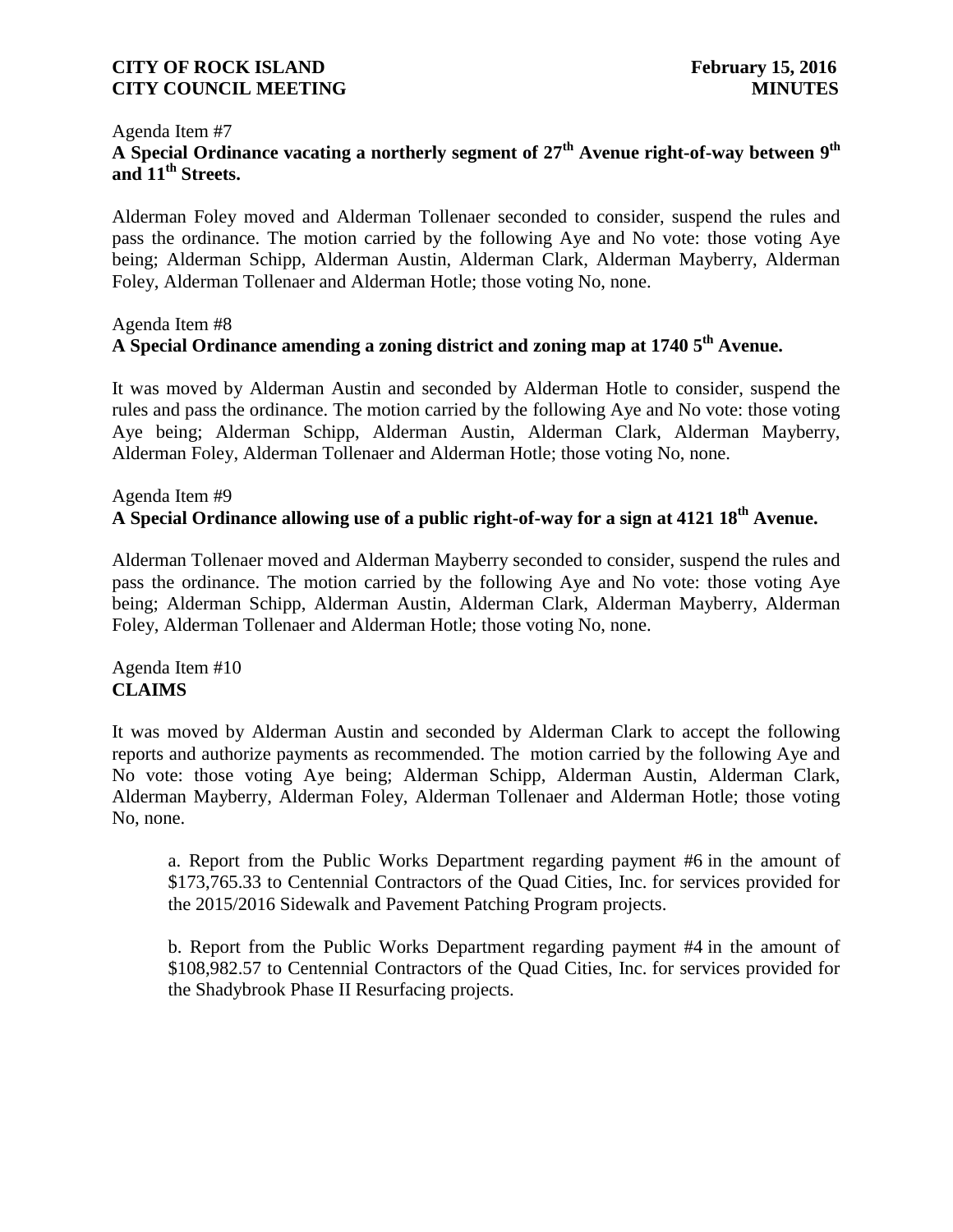#### Agenda Item #11

## **Claims for the week of February 5 through February 11 in the amount of \$817,137.37.**

Alderman Foley moved and Alderman Schipp seconded to allow the claims. The motion carried by the following Aye and No vote: those voting Aye being; Alderman Schipp, Alderman Austin, Alderman Clark, Alderman Mayberry, Alderman Foley, Alderman Tollenaer and Alderman Hotle; those voting No, none.

## Agenda Item #12 **Purchase Card Claims for the month of January in the amount of \$46,643.81.**

It was moved by Alderman Schipp and seconded by Alderman Clark to approve the purchase card claims. The motion carried by the following Aye and No vote: those voting Aye being; Alderman Schipp, Alderman Austin, Alderman Clark, Alderman Mayberry, Alderman Foley, Alderman Tollenaer and Alderman Hotle; those voting No, none.

#### Agenda Item #13

## **Report from the Human Resources Department regarding a three year contract with Genesis for on-site medical provider services beginning March 1, 2016 through December 31, 2018.**

Alderman Clark moved and Alderman Mayberry seconded to approve the contract as recommended, authorize staff to negotiate final contract terms and authorize the City Manager to execute the contract documents.

Discussion followed. Alderman Tollenaer inquired as to whether the City would lose both employees.

Human Resources Director John Thorson stated that the City will attempt to maintain Kate Murphy. Mr. Thorson added that Ms. Murphy does have an agreement with Concentra for noncompete. Mr. Thorson commented that he thought that Ms. Murphy could get out of the agreement. It was noted that Mr. Thorson will talk to Genesis about maintaining Ms. Murphy. Mr. Thorson advised that Stacy Miller will be lost and the City will probably hire someone from Genesis to take her place.

Alderman Hotle stated that she is glad that the City has been able to maintain this program; it has been really successful for the City and the employees.

After discussion, the motion carried by the following Aye and No vote: those voting Aye being; Alderman Schipp, Alderman Austin, Alderman Clark, Alderman Mayberry, Alderman Foley, Alderman Tollenaer and Alderman Hotle; those voting No, none.

#### Agenda Item #14

**Report from the Finance Department regarding an adjustment to the CY 2016 Budget, recommending increasing the Capital Improvement Fund in the amount of \$340,784.13.**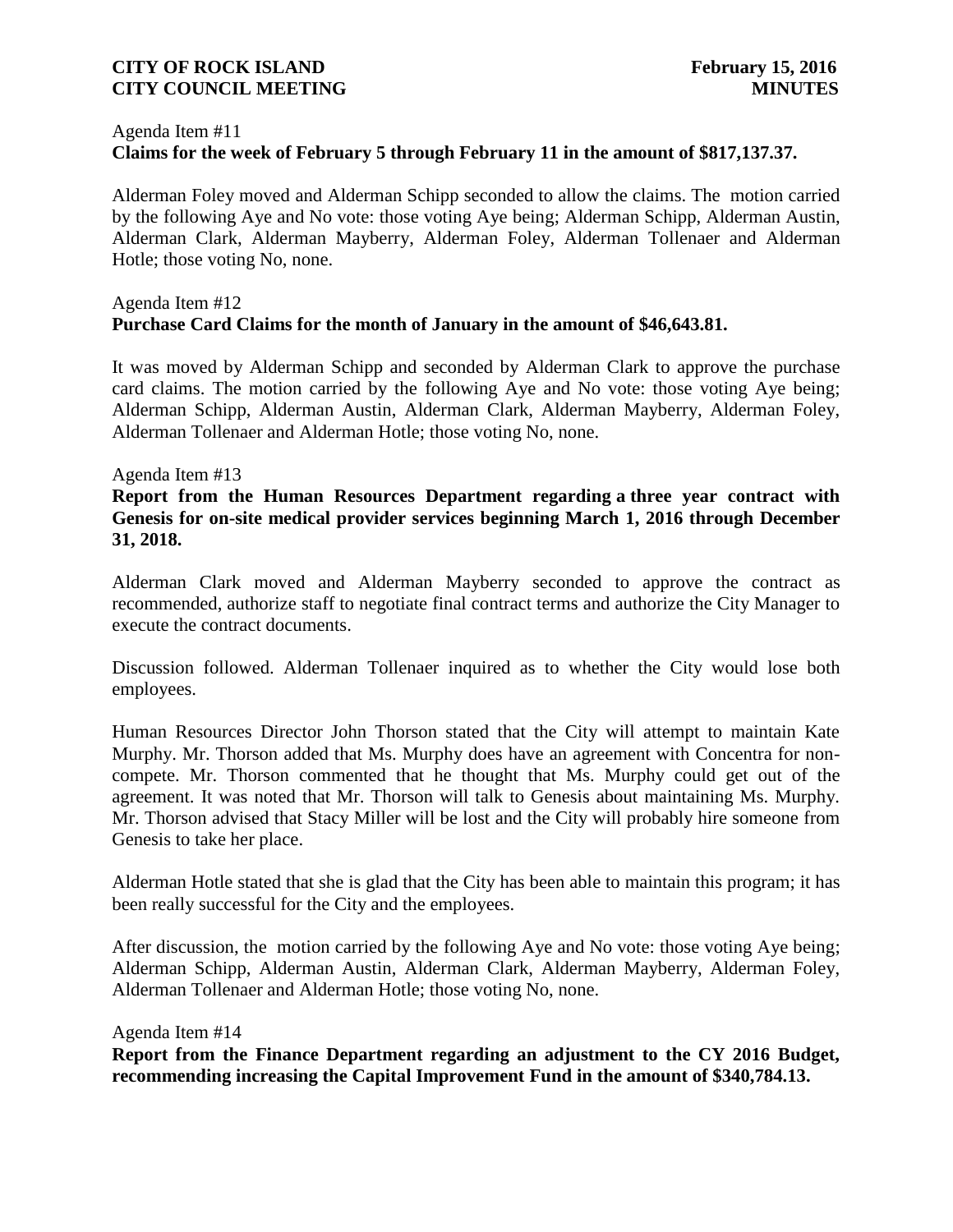It was moved by Alderman Foley and seconded by Alderman Tollenaer to approve the budget adjustment as recommended.

Discussion followed. Alderman Austin advised that this money (item 14 and item 15) was budgeted in 2015 and was not spent in 2015 and this money is being moved from one year to the next year to make it legal for the City to use it.

After discussion, the motion carried by the following Aye and No vote: those voting Aye being; Alderman Schipp, Alderman Austin, Alderman Clark, Alderman Mayberry, Alderman Foley, Alderman Tollenaer and Alderman Hotle; those voting No, none.

#### Agenda Item #15

## **Report from the Finance Department regarding an adjustment to the CY 2016 Budget, recommending increasing the Capital Improvement Fund in the amount of \$4,543,893.89.**

It was moved by Alderman Hotle and seconded by Alderman Schipp to approve the budget adjustment as recommended. The motion carried by the following Aye and No vote: those voting Aye being; Alderman Schipp, Alderman Austin, Alderman Clark, Alderman Mayberry, Alderman Foley, Alderman Tollenaer and Alderman Hotle; those voting No, none.

#### Agenda Item #16

**Report from the City Clerk regarding a request from Gunchies R.I. to have entertainment outside for one day only in their parking lot on Saturday, March 12, 2016 from 8:00 am to midnight for St. Patrick's Day at 2107 4th Avenue, and a request for permission to sell alcohol outside in the fenced in area.**

Alderman Hotle moved and Alderman Foley seconded to approve the requests for outdoor entertainment and outdoor alcohol as recommended, subject to complying with all liquor license regulations and subject to being closed down early if noise complaints are received. The motion carried by the following Aye and No vote: those voting Aye being; Alderman Schipp, Alderman Austin, Alderman Clark, Alderman Mayberry, Alderman Foley, Alderman Tollenaer and Alderman Hotle; those voting No, none.

#### Agenda Item #17

## **Report from the City Clerk regarding a request from Kavanaugh's Hilltop Tavern to have live entertainment outside on their semi-enclosed Leprechaun Landing on Friday and Saturday nights from 4:00 pm to midnight from March through October 2016.**

It was moved by Alderman Foley and seconded by Alderman Hotle to approve the request as recommended, subject to complying with all liquor license regulations and subject to being closed down early if noise complaints are received. The motion carried by the following Aye and No vote: those voting Aye being; Alderman Schipp, Alderman Austin, Alderman Clark, Alderman Mayberry, Alderman Foley, Alderman Tollenaer and Alderman Hotle; those voting No, none.